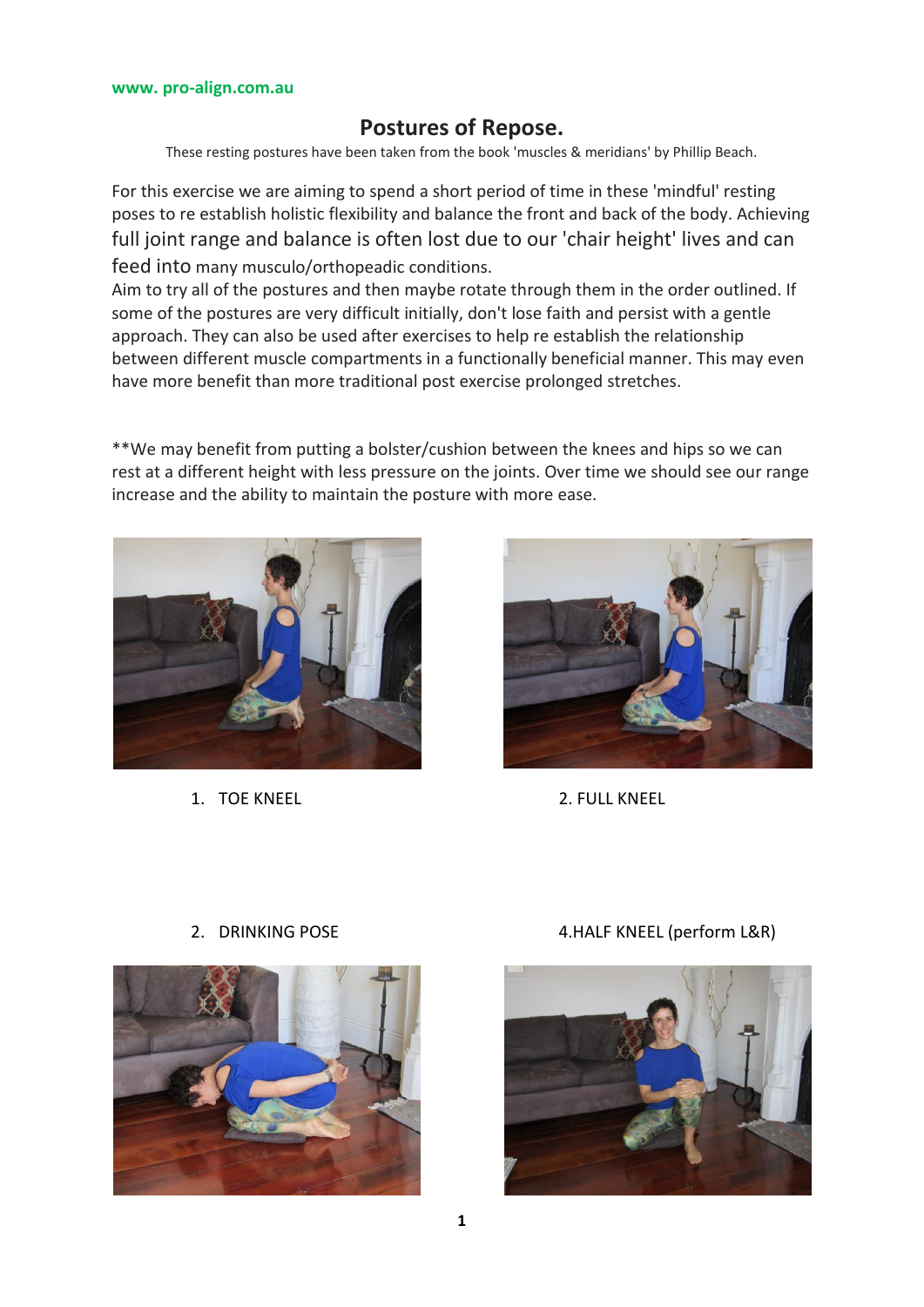### **www. pro-align.com.au**





5. LONG SITTING 6. SIDE SADDLE WITH TRANSFER





7. 6/7/8 PERFORM TOGETHER; Use your abdominals to draw the knees in towards you as you move slowly from left to right sitting. Repeat 3-4 times.



9. CROSSED LEGGED (alternate front leg) 10. TAILORS POSE